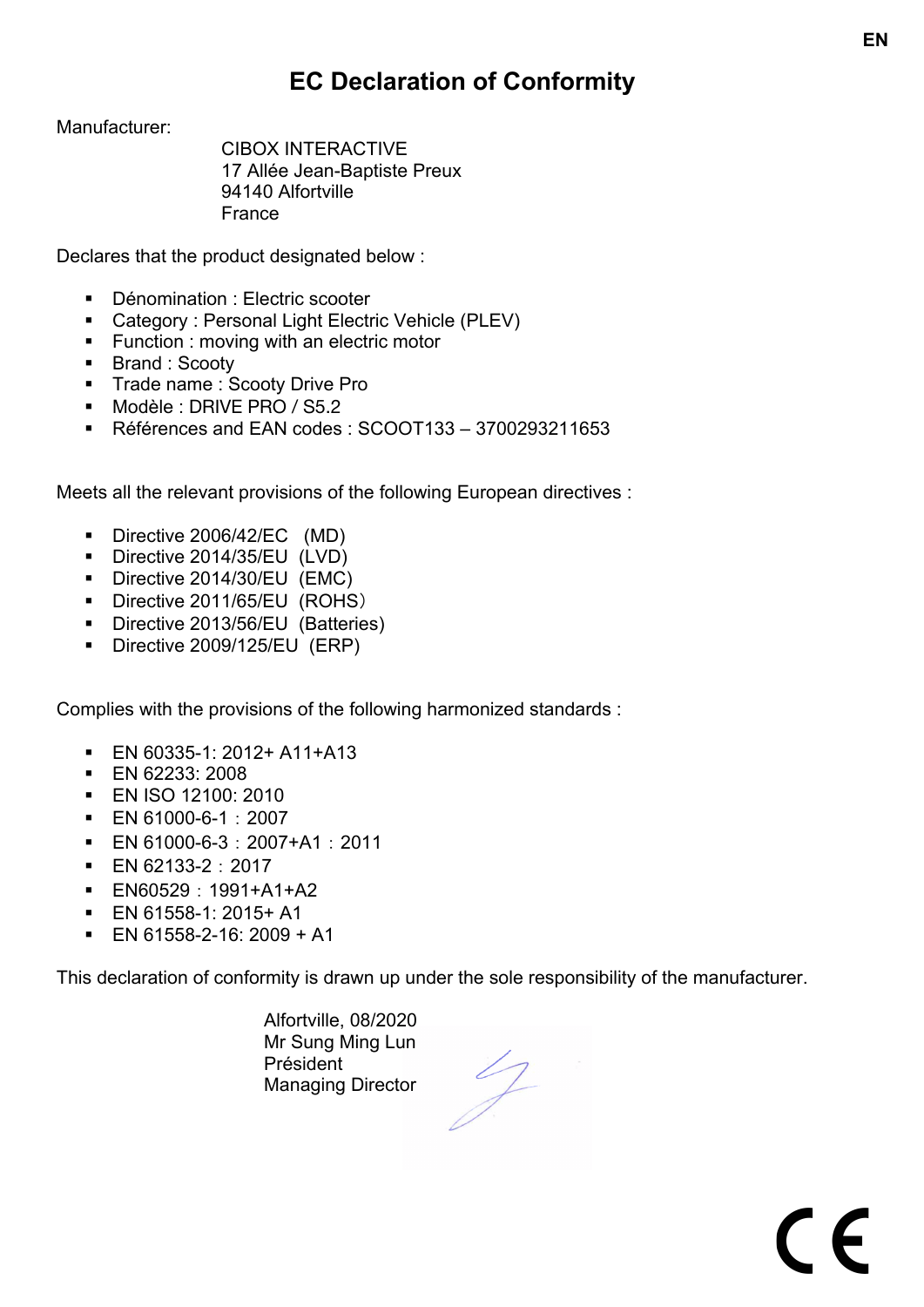### **Déclaration CE de conformité**

Le fabricant :

CIBOX INTERACTIVE 17 Allée Jean-Baptiste Preux 94140 Alfortville France

Déclare que le produit désigné ci-dessous :

- Dénomination : Trottinette électrique
- Catégorie : Engins de déplacement personnels motorisés (EDP M PLEV)
- Fonction : se déplacer à l'aide d'un moteur électrique
- Marque : Scooty
- Nom commercial : Scooty Drive pro
- § Modèle : DRIVE PRO / S5.2
- § Références et Codes EAN : SCOOT133 3700293211653

Satisfait à l'ensemble des dispositions pertinentes des directives européennes suivantes :

- Directive 2006/42/EC (MD)
- § Directive 2014/35/EU (LVD)
- Directive 2014/30/EU (EMC)
- § Directive 2011/65/EU (ROHS)
- Directive 2013/56/EU (Batteries)
- Directive 2009/125/EU (ERP)

Est conforme aux dispositions des normes harmonisées suivantes :

- § EN 60335-1: 2012+ A11+A13
- § EN 62233: 2008
- § EN ISO 12100: 2010
- § EN 61000-6-1:2007
- $\blacksquare$  EN 61000-6-3: 2007+A1: 2011
- EN 62133-2:2017
- § EN60529:1991+A1+A2
- § EN 61558-1: 2015+ A1
- EN 61558-2-16: 2009 + A1

La présente déclaration de conformité est établie sous la seule responsabilité du fabricant.

Alfortville, le 08/2020 Mr Sung Ming Lun Président Directeur général

 $\epsilon$ 

**FR**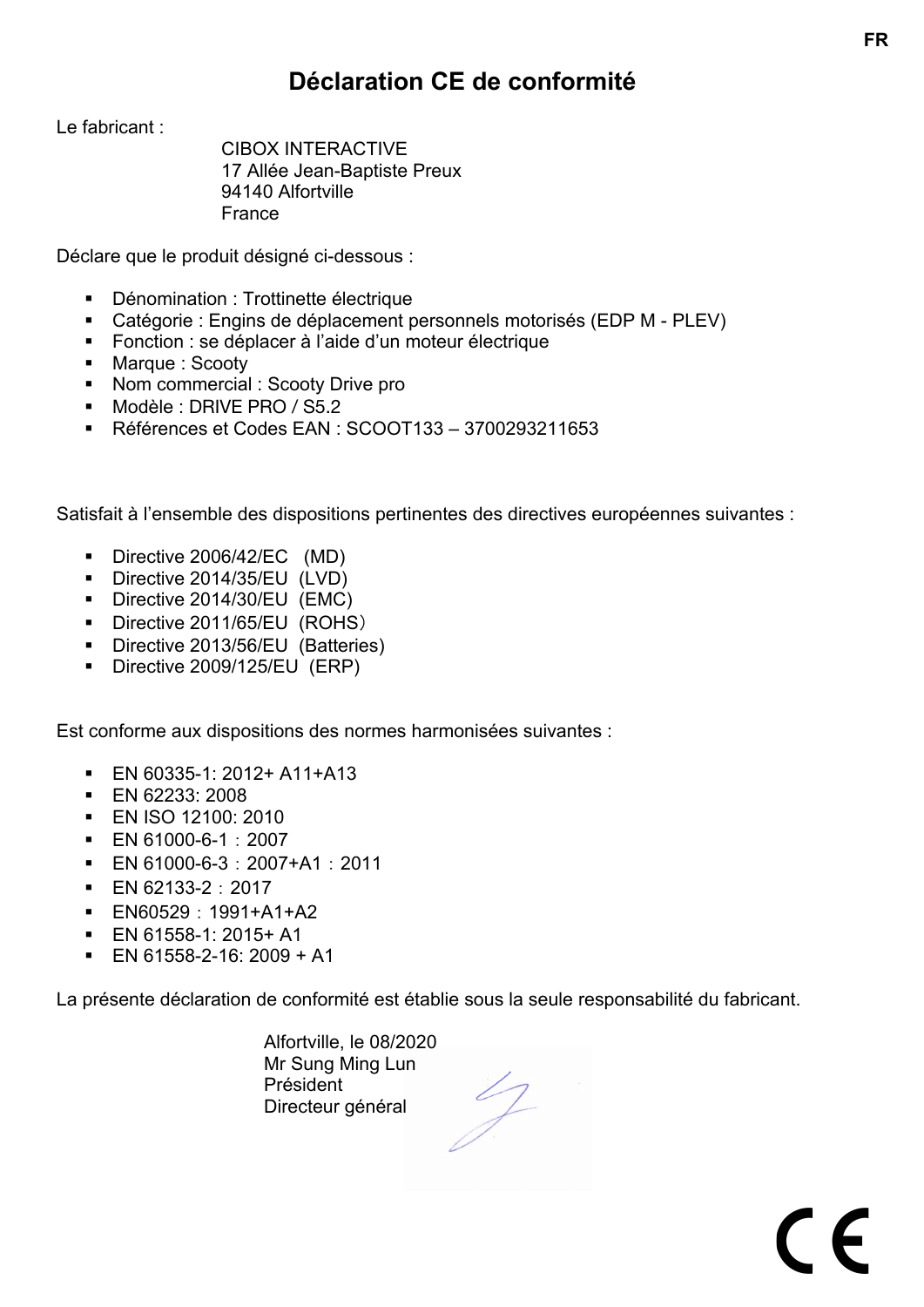### **Declaración de conformidad de la CE**

El fabricante:

CIBOX INTERACTIVE 17 Allée Jean-Baptiste Preux 94140 Alfortville France

Declara que el producto designado a continuación :

- Designación: Scooter eléctrico
- Categoría: Equipo de viaje personal motorizado (PLEV)
- Función: moverse con un motor eléctrico
- Marca: Scooty
- Nombre comercial: Scooty Drive pro
- § Modelo: DRIVE PRO / S5.2
- § Referencias y códigos EAN: SCOOT133 3700293211653

Cumple todas las disposiciones pertinentes de las siguientes directivas europeas :

- § Directiva 2006/42/EC (MD)
- § Directiva 2014/35/EU (LVD)
- Directiva 2014/30/EU (EMC)
- § Directiva 2011/65/EU (ROHS)
- Directiva 2013/56/EU (Batteries)
- § Directiva 2009/125/EU (ERP)

Cumple con las disposiciones de las siguientes normas armonizadas :

- § EN 60335-1: 2012+ A11+A13
- § EN 62233: 2008
- § EN ISO 12100: 2010
- § EN 61000-6-1:2007
- $\blacksquare$  EN 61000-6-3: 2007+A1: 2011
- EN 62133-2:2017
- § EN60529:1991+A1+A2
- § EN 61558-1: 2015+ A1
- $\blacksquare$  EN 61558-2-16: 2009 + A1

La presente declaración de conformidad se redacta bajo la responsabilidad exclusiva del fabricante.

> Alfortville, 08/2020 El Sr. Sung Ming Lun Presidente Director General

 $\epsilon$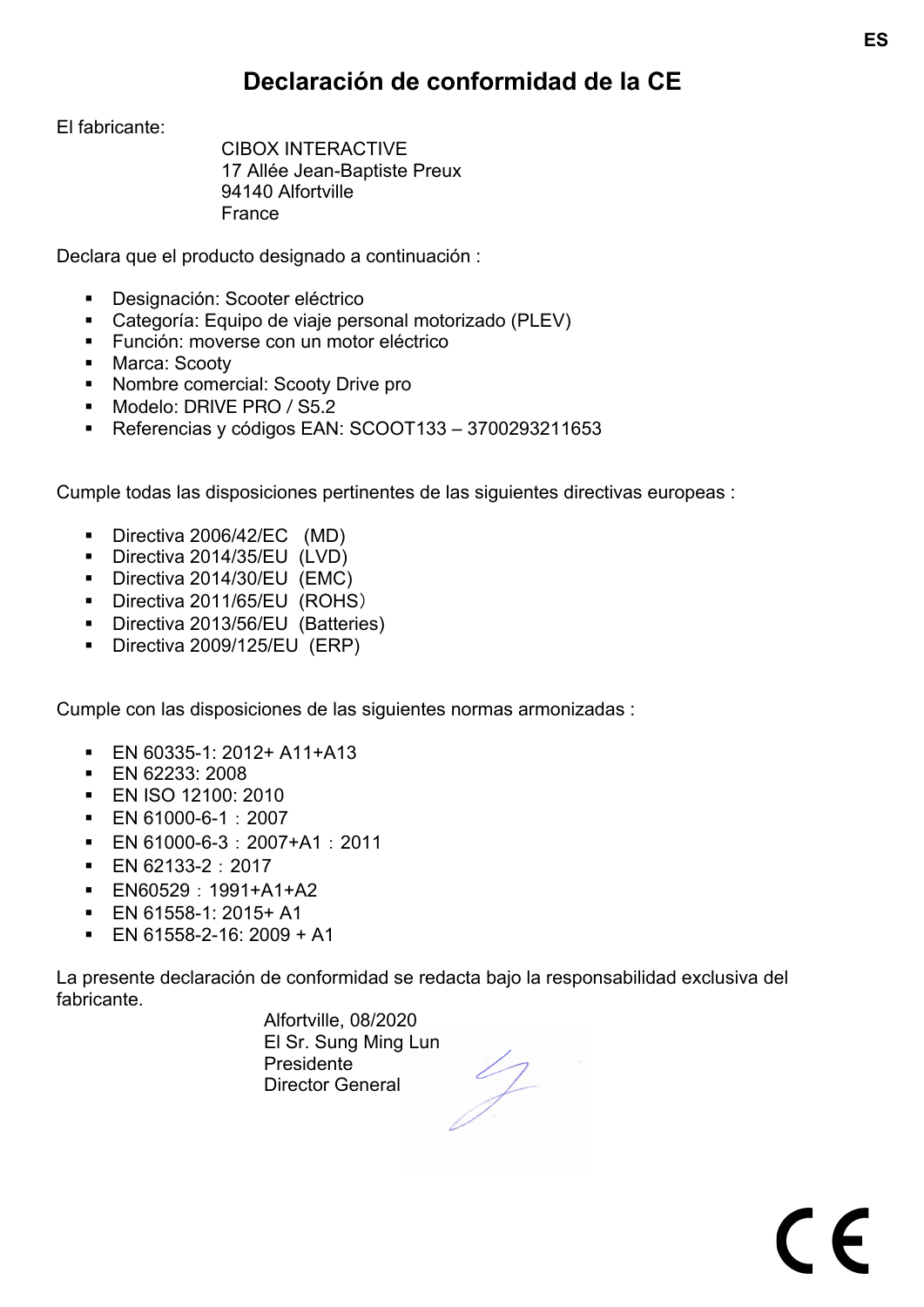## **Dichiarazione di conformità CE**

**IT**

 $\epsilon$ 

Il produttore :

CIBOX INTERACTIVE 17 Allée Jean-Baptiste Preux 94140 Alfortville France

Dichiara che il prodotto indicato di seguito :

- Designazione: Scooter elettrico
- Categoria: Attrezzature da viaggio personali motorizzate (PLEV)
- Funzione: movimento con motore elettrico
- Marchio: Scooty
- Nome commerciale: Scooty Drive Pro
- Modello: DRIVE PRO / S5.2
- § Riferimenti e codici EAN: SCOOT133 3700293211653

Soddisfa tutte le disposizioni pertinenti delle seguenti direttive europee :

- § Direttiva 2006/42/EC (MD)
- § Direttiva 2014/35/EU (LVD)
- § Direttiva 2014/30/EU (EMC)
- § Direttiva 2011/65/EU (ROHS)
- § Direttiva 2013/56/EU (Batteries)
- Direttiva 2009/125/EU (ERP)

Conforme alle disposizioni delle seguenti norme armonizzate :

- § EN 60335-1: 2012+ A11+A13
- § EN 62233: 2008
- § EN ISO 12100: 2010
- § EN 61000-6-1:2007
- § EN 61000-6-3:2007+A1:2011
- EN 62133-2:2017
- § EN60529:1991+A1+A2
- § EN 61558-1: 2015+ A1
- EN 61558-2-16: 2009 + A1

La presente dichiarazione di conformità è redatta sotto la sola responsabilità del fabbricante.

Alfortville, 08/2020 Signor Sung Ming Lun Presidente Direttore generale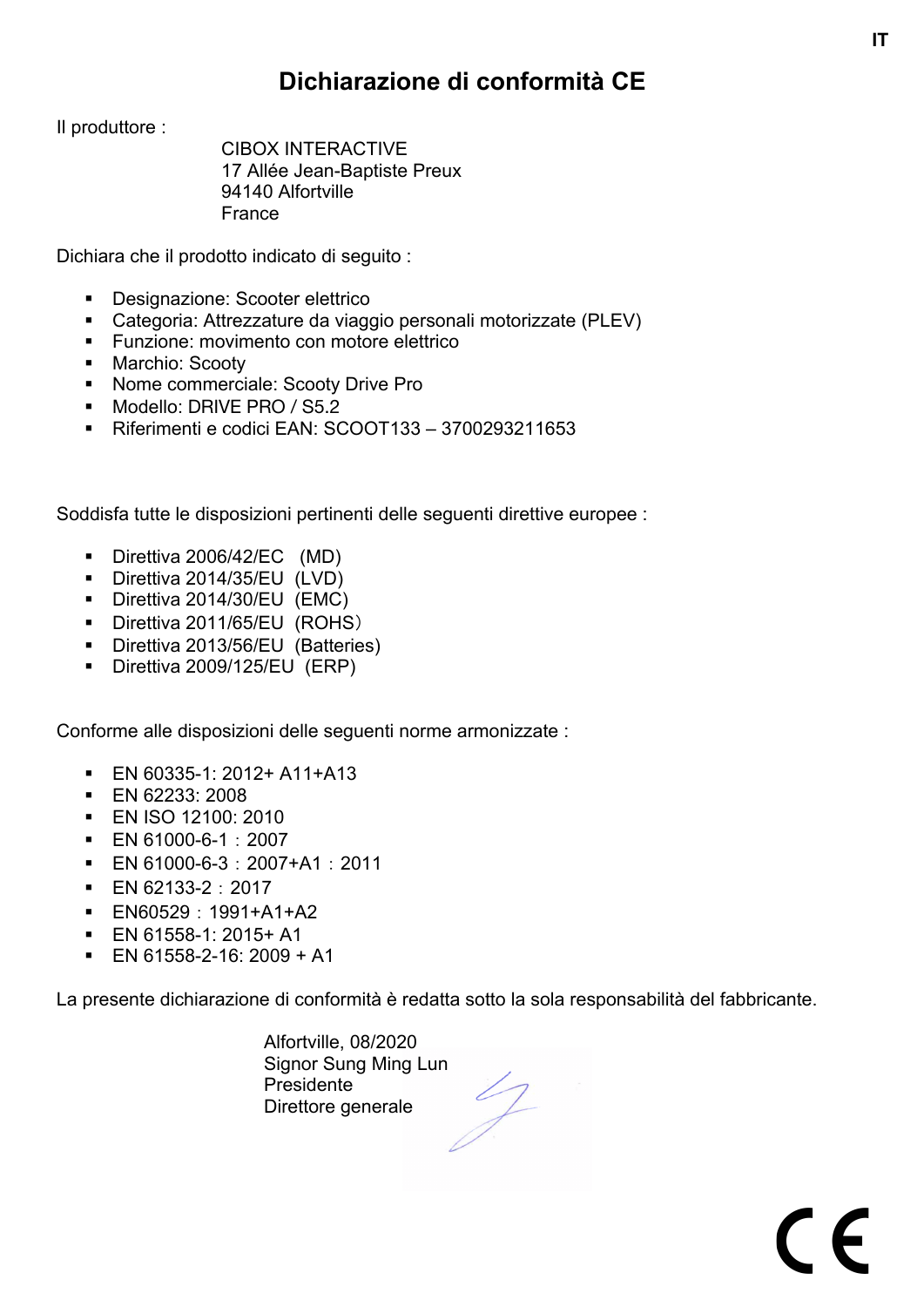### **Declaração de conformidade da CE**

**PT**

 $\epsilon$ 

O fabricante:

CIBOX INTERACTIVE 17 Allée Jean-Baptiste Preux 94140 Alfortville France

Declara que o produto designado abaixo :

- Designação: Lambreta eléctrica
- Categoria: Equipamento de viagem pessoal motorizado (PLEV)
- Funcão: mover-se com um motor eléctrico
- Marca: Scooty
- Nome comercial: Scooty Drive Pro
- § Modelo: DRIVE PRO / S5.2
- § Referências e Códigos EAN : SCOOT133 3700293211653

Cumpre todas as disposições relevantes das seguintes directivas europeias :

- § Directiva 2006/42/EC (MD)
- § Directiva 2014/35/EU (LVD)
- Directiva 2014/30/EU (EMC)
- § Directiva 2011/65/EU (ROHS)
- Directiva 2013/56/EU (Batteries)
- § Directiva 2009/125/EU (ERP)

Cumpre as disposições das seguintes normas harmonizadas :

- § EN 60335-1: 2012+ A11+A13
- § EN 62233: 2008
- § EN ISO 12100: 2010
- § EN 61000-6-1:2007
- $\blacksquare$  EN 61000-6-3: 2007+A1: 2011
- EN 62133-2:2017
- § EN60529:1991+A1+A2
- $\blacksquare$  EN 61558-1: 2015+ A1
- $\blacksquare$  EN 61558-2-16: 2009 + A1

Esta declaração de conformidade é redigida sob a exclusiva responsabilidade do fabricante.

Alfortville, 08/2020 Sr. Sung Ming Lun Presidente Director Geral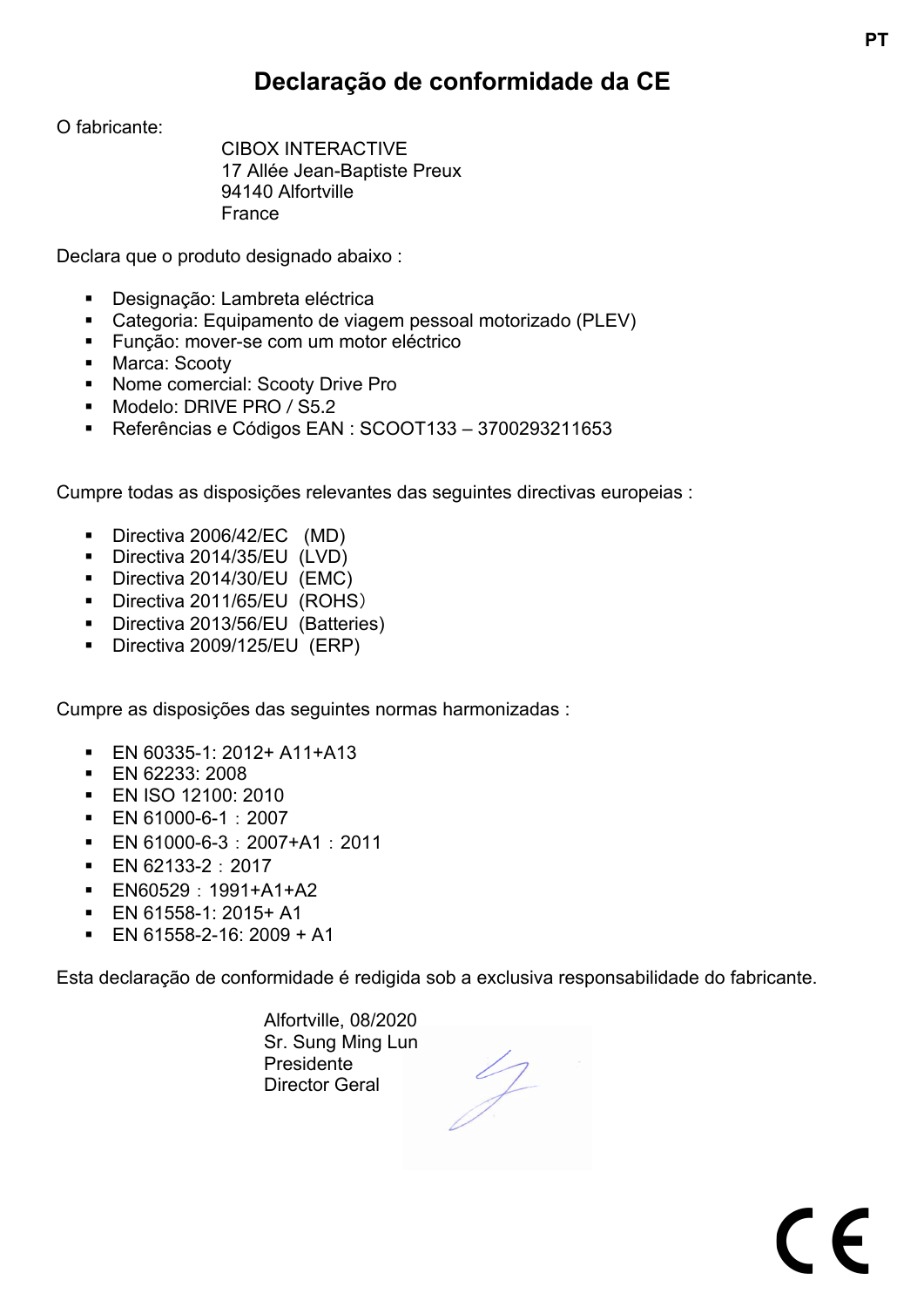#### **EG-verklaring van overeenstemming**

De fabrikant:

CIBOX INTERACTIVE 17 Allée Jean-Baptiste Preux 94140 Alfortville France

Verklaart dat het hieronder genoemde product :

- Benaming: Elektrische scooter
- Categorie: Gemotoriseerde persoonlijke reisuitrusting (PLEV)
- Functie: bewegen met een elektromotor
- Merk: Scooty
- **EXECT:** Handelsnaam: Scooty Drive Pro
- § Model: DRIVE PRO / S5.2
- § Referenties en EAN-codes: SCOOT133 3700293211653

Voldoet aan alle relevante bepalingen van de volgende Europese richtlijnen :

- § Richtlijn 2006/42/EC (MD)
- § Richtlijn 2014/35/EU (LVD)
- § Richtlijn 2014/30/EU (EMC)
- § Richtlijn 2011/65/EU (ROHS)
- Richtlijn 2013/56/EU (Batteries)
- § Richtlijn 2009/125/EU (ERP)

Voldoet aan de bepalingen van de volgende geharmoniseerde normen :

- § EN 60335-1: 2012+ A11+A13
- § EN 62233: 2008
- § EN ISO 12100: 2010
- § EN 61000-6-1:2007
- $\blacksquare$  EN 61000-6-3: 2007+A1: 2011
- EN 62133-2:2017
- § EN60529:1991+A1+A2
- § EN 61558-1: 2015+ A1
- $\blacksquare$  EN 61558-2-16: 2009 + A1

Deze verklaring van overeenstemming is opgesteld onder de uitsluitende verantwoordelijkheid van de fabrikant.

> Alfortville, 08/2020 Meneer Sung Ming Lun Voorzitter Directeur-generaal

 $\in$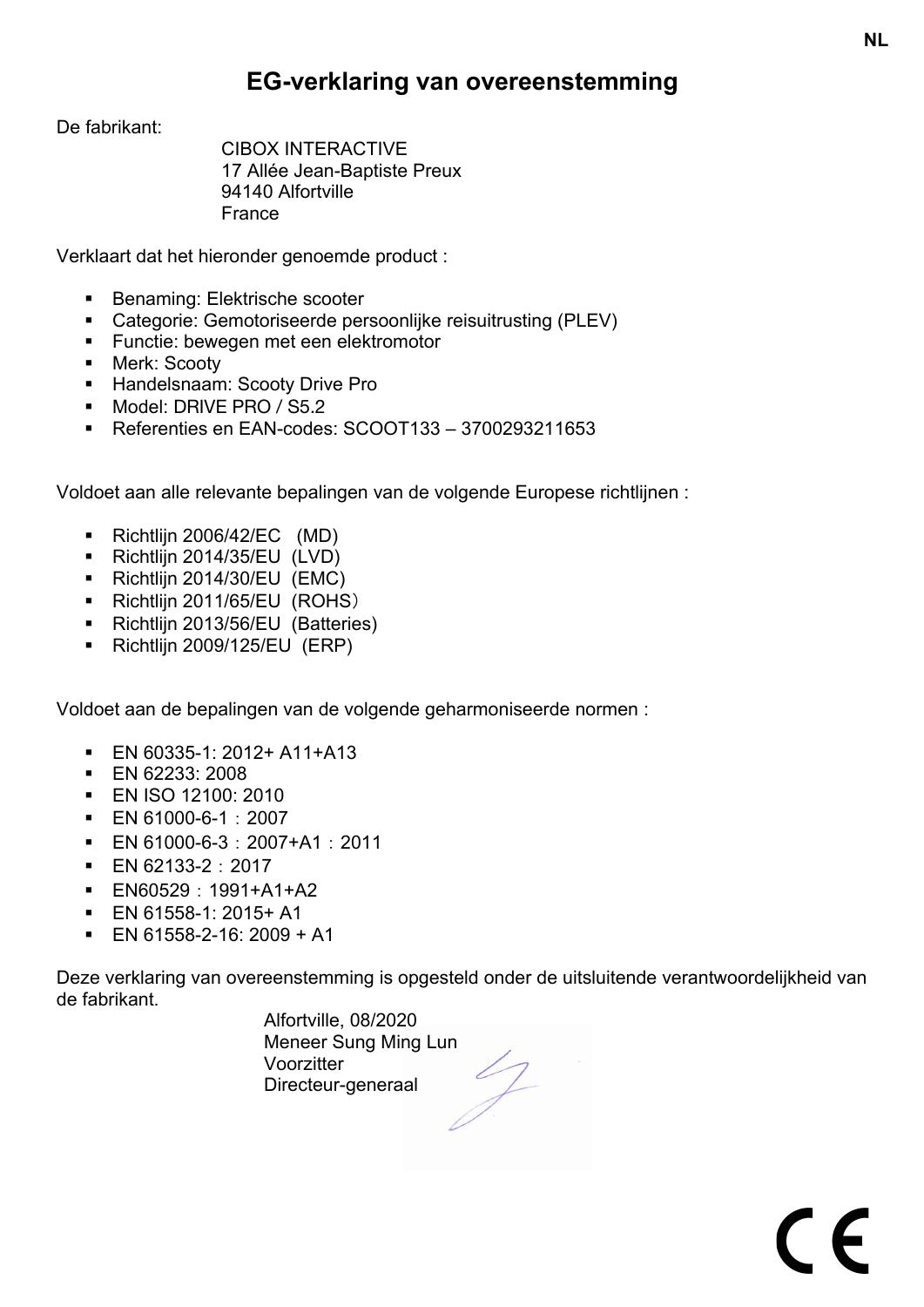### **EG-Konformitätserklärung**

**DE**

 $\epsilon$ 

Der Hersteller :

CIBOX INTERACTIVE 17 Allée Jean-Baptiste Preux 94140 Alfortville France

Erklärt, dass das unten bezeichnete Produkt:

- Bezeichnung: Elektroroller
- Kategorie: Motorisierte persönliche Reiseausrüstung (PLEV)
- Funktion: Bewegen mit einem Elektromotor
- Marke: Scooty
- **EXEC** Handelsname: Scooty Drive Pro
- § Modell: DRIVE PRO / S5.2
- § Verweise und EAN-Codes: SCOOT133 3700293211653

Erfüllt alle relevanten Bestimmungen der folgenden europäischen Richtlinien :

- § Richtlinie 2006/42/EC (MD)
- § Richtlinie 2014/35/EU (LVD)
- § Richtlinie 2014/30/EU (EMC)
- § Richtlinie 2011/65/EU (ROHS)
- Richtlinie 2013/56/EU (Batteries)
- § Richtlinie 2009/125/EU (ERP)

Entspricht den Bestimmungen der folgenden harmonisierten Normen :

- § EN 60335-1: 2012+ A11+A13
- § EN 62233: 2008
- § EN ISO 12100: 2010
- § EN 61000-6-1:2007
- § EN 61000-6-3:2007+A1:2011
- EN 62133-2:2017
- § EN60529:1991+A1+A2
- § EN 61558-1: 2015+ A1
- EN 61558-2-16: 2009 + A1

Diese Konformitätserklärung wird unter der alleinigen Verantwortung des Herstellers erstellt.

Alfortville, 08/2020 Herr Sung Ming Lun Präsident Generaldirektor

 $\sqrt{2}$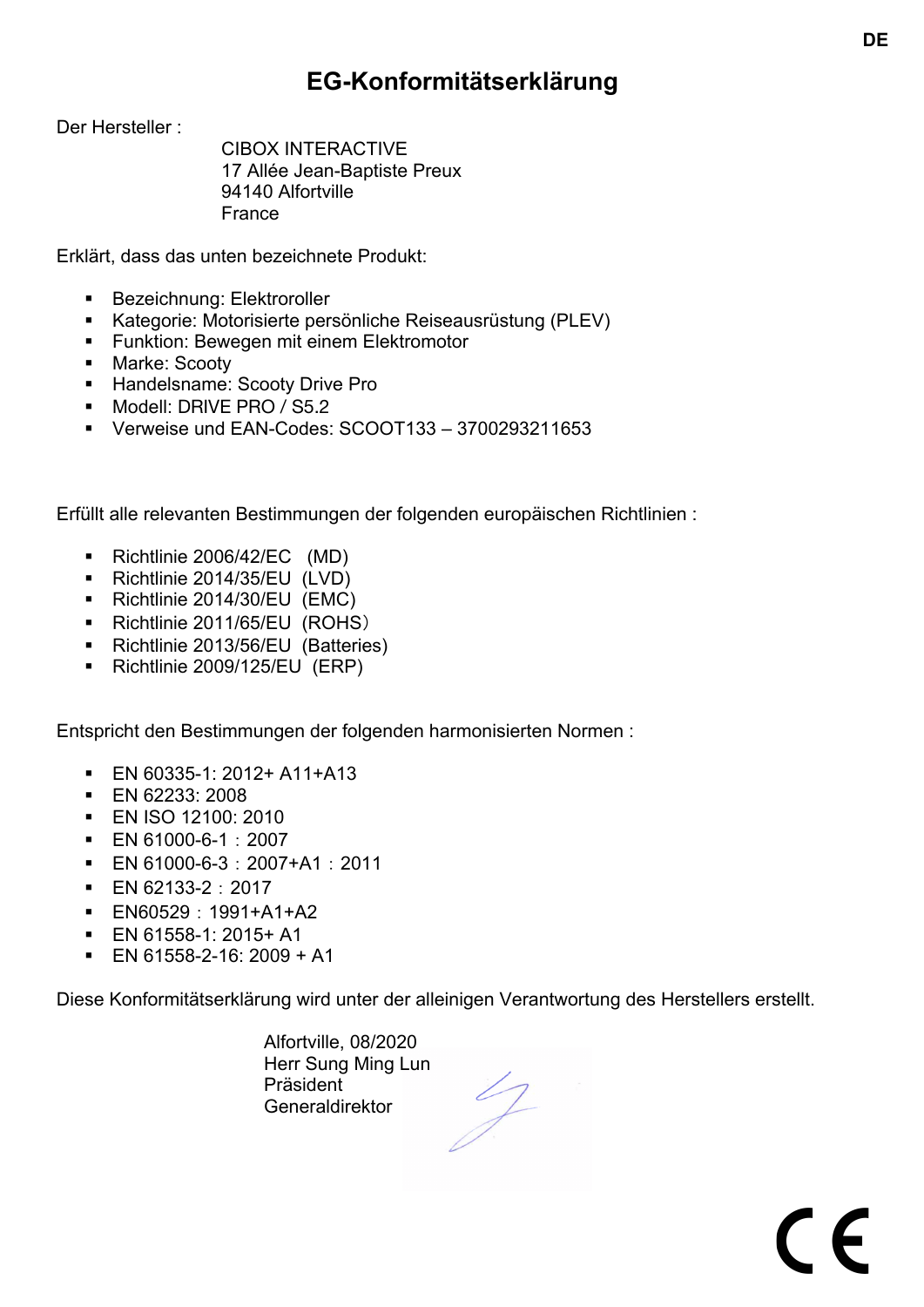#### **Декларация соответствия ЕС**

Производитель :

CIBOX INTERACTIVE 17 Allée Jean-Baptiste Preux 94140 Alfortville France

Объявляет, что продукт, обозначенный ниже :

- **Назначение: Электрический мотороллер**
- Категория: Моторизованное личное туристическое оборудование (PLEV)
- **Функция: перемещение с электрическим двигателем**
- Бренд: Scooty
- § Фирменное наименование: Scooty Drive Pro
- Модель: DRIVE PRO / S5.2
- Ссылки и коды EAN: SCOOT133 3700293211653

Соответствует всем соответствующим положениям следующих европейских директив :

- Директива 2006/42/EC (MD)
- Директива 2014/35/EU (LVD)
- Директива 2014/30/EU (EMC)
- Директива 2011/65/EU (ROHS)
- Директива 2013/56/EU (Batteries)
- Директива 2009/125/EU (ERP)

Соответствует положениям следующих гармонизированных стандартов :

- § EN 60335-1: 2012+ A11+A13
- § EN 62233: 2008
- § EN ISO 12100: 2010
- § EN 61000-6-1:2007
- $\blacksquare$  EN 61000-6-3: 2007+A1: 2011
- EN 62133-2:2017
- § EN60529:1991+A1+A2
- § EN 61558-1: 2015+ A1
- EN 61558-2-16: 2009 + A1

Настоящая декларация соответствия составляется под исключительную ответственность изготовителя.

> Альфортвилл, 08/2020 Господин Сон Мин Лун Президент генеральный директор

 $\epsilon$